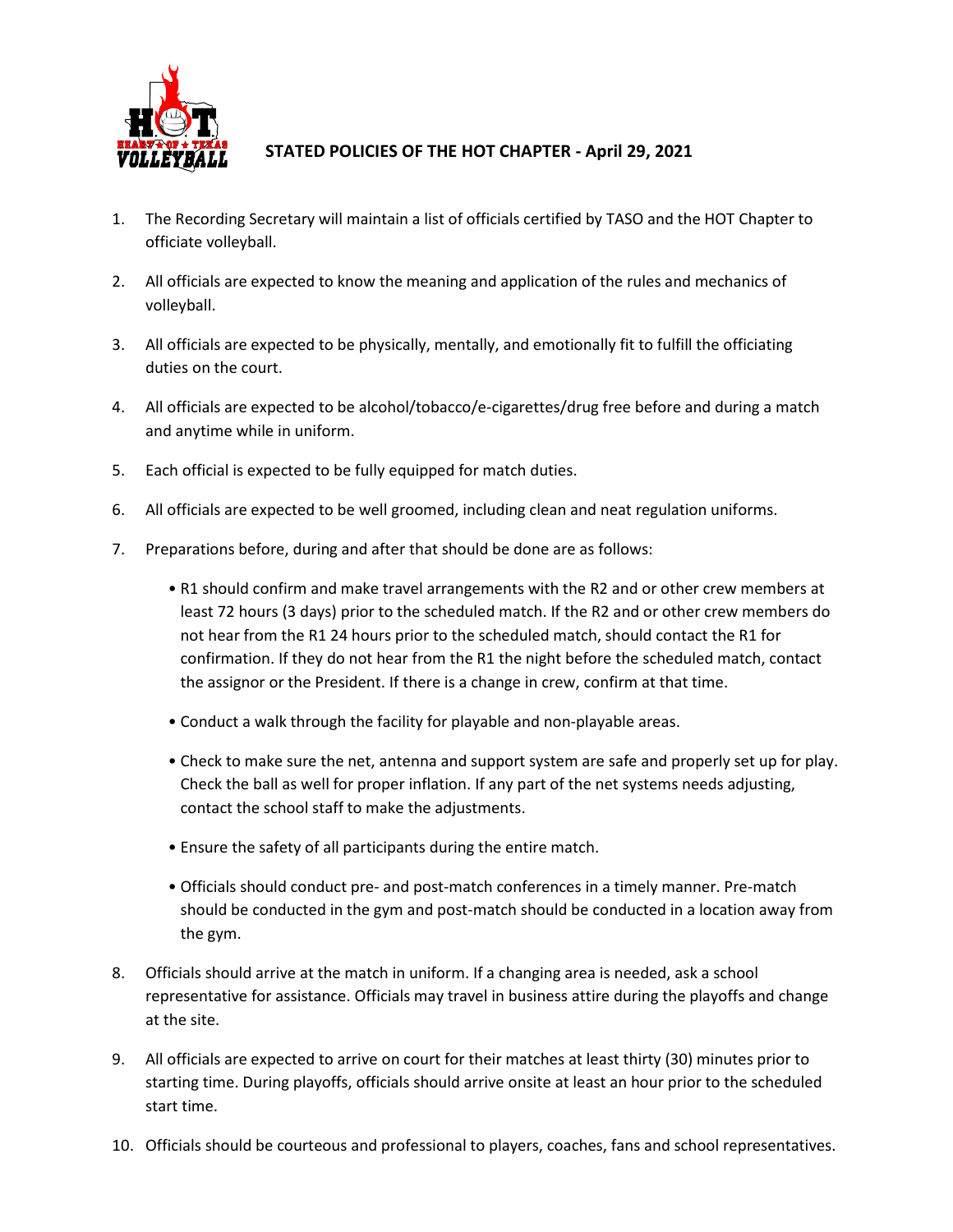- 11. Officials should neither avoid nor seek out coaches or school authorities after the games.
- 12. No official will discuss other officials of the Chapter with coaches, school authorities, publicity personnel, or fans.
- 13. A suspended member will not receive assignments.
- 14. Officials shall honor all official assignments.
- 15. If, for any reason, an official is unable to work an assigned match, he/she is to notify the Assignment Secretary. If the Assignment Secretary cannot be contacted, the official will notify the Chapter President and then their partner. If the Assignment Secretary or President cannot be reached that official should attempt to find a suitable replacement from the member's roster. Failure to comply with this policy could result in temporary suspension, cancellation of assignments, a fine, or any other penalty deemed necessary by the Executive Committee.
- 16. General Business meetings will be conducted on a regular parliamentary basis.
- 17. No HOT member shall directly or indirectly solicit matches. Violations will result in an Executive Committee action that is in the best interest of the chapter.
- 18. The HOT Chapter will use mileage reimbursement in accordance with the UIL Constitution and Contest Rules Section 1204: for UIL and TAPPS contests.
- 19. Assignment Policy -The Assignment Secretary will use the following guidelines:
	- a. He/she will use an accurate roster of members in good standing.
	- b. He/she will review each official's availability for each assignment period. Officials with limited availability (one day a week) should be considered for assignments before other officials.
	- c. For varsity matches, he/she will assign more experienced/skilled officials first before using other officials.
	- d. For non-varsity matches, less experienced/skilled officials may be assigned first with an experienced partner when available.
	- e. He/she will make every attempt to assign members with a fair number of assignments during each two week period. Considerations for all assignments should include TASO/HOT requirements, experience/skill level, scratches, conflicts of interest, years of service, point of departure, and availability.
	- f. For each assignment period, he/she will keep a tracker of match assignments which will include availability and number of matches.
	- g. For tournaments, he/she will keep an updated tracker of tournament matches for the season which will include availability, number of tournaments and number of matches in each tournament.
	- h. He/she will provide the President with the Assignments and both trackers for each assignment period by the Monday prior to each meeting.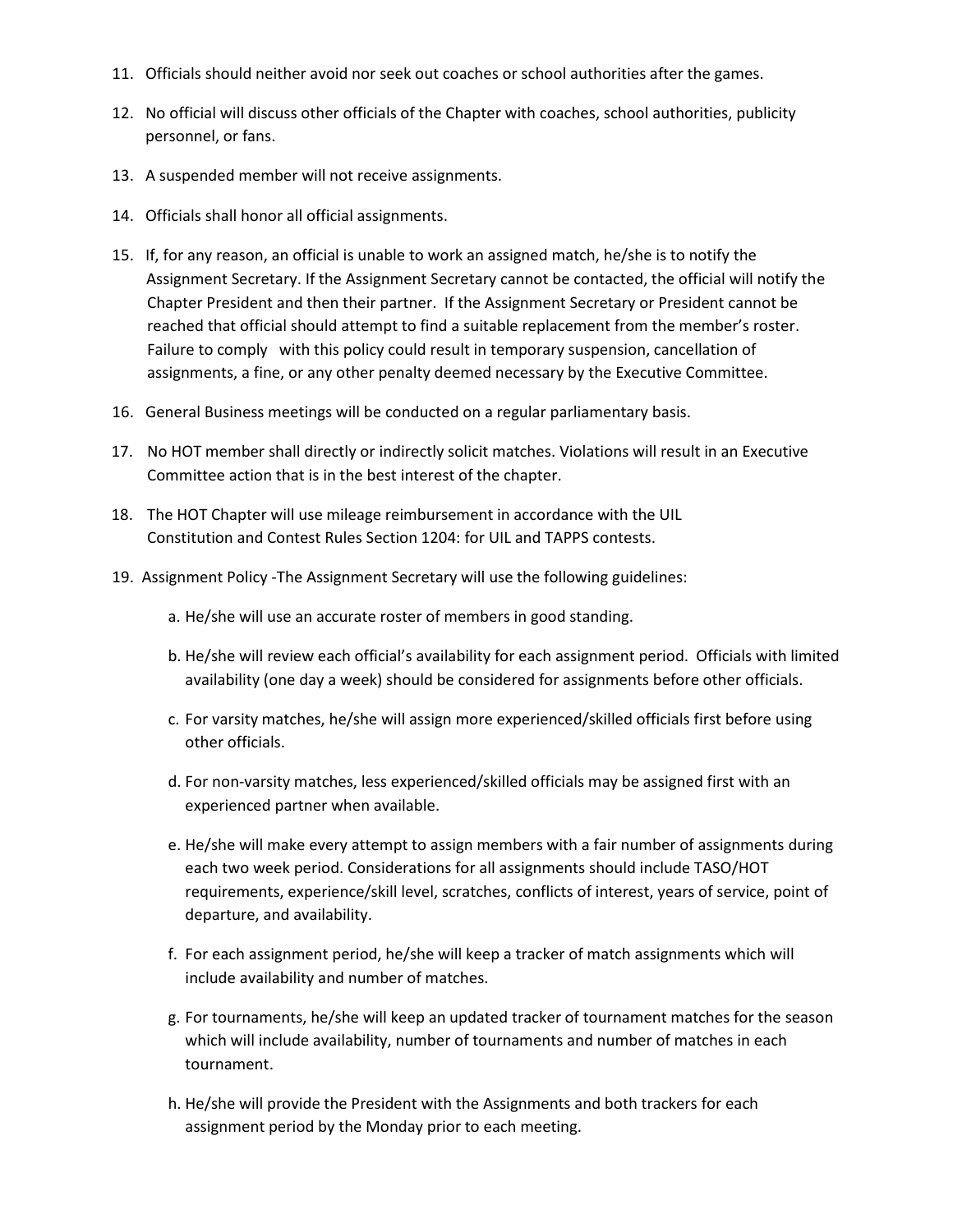- i. An official who declines an assignment will be removed and may be reassigned, if needed.
- j. After assignments have been accepted, the Assignment Secretary will accept requests for changes due to emergencies and changes in work situations but may not accept requests for changes for personal convenience. If a member does not want to take an assignment, they will be scratched.
- 20. A Designated School Administrator is required for all contests.
	- a. If an Administrator is not designated for a match, the official will report the discrepancy to the HOT President.
	- b. The HOT President will follow the UIL policy for handling incident reports.
- 21. The following are mandatory requirements for all officials in the HOT Chapter each year. Failure to fulfill these requirements will result in an official being ineligible for ANY assignments.
	- a. All members are required to pay TASO and Chapter dues.
	- b. All members are required to attend the state meeting or complete a TASO on-line clinic or attend an in-person clinic.
	- c. All members must pass the TASO VB test.
	- d. All members will complete any UIL training.
	- e. All members must pass the TASO background check.
- 22. Test Scores
	- a. In addition to experience/skill level, the HOT chapter will require a test score of 90 or above to be considered for playoff assignments.
	- b. Members test score must be in compliance with the TASO operating procedures:
		- 1. Certified- 86 or better
		- 2. Approved 80 or better
		- 3. Registered 70 or better
- 23. Assignors Fee and Chapter Dues are determine by the votes of the general memberships as per the Constitution and Bylaws.
	- a. Assignors fee: \$3,500
	- b. Chapter dues: \$55. Chapter Executive Board members' dues are waived.

*The above changes to the Stated Policies of the HOT Chapter were made in an Executive Committee meeting held on August 24, 2014.* 

*The above changes to the Stated Policies of the HOT Chapter were approved in the General Membership meeting held on September 17, 2014.*